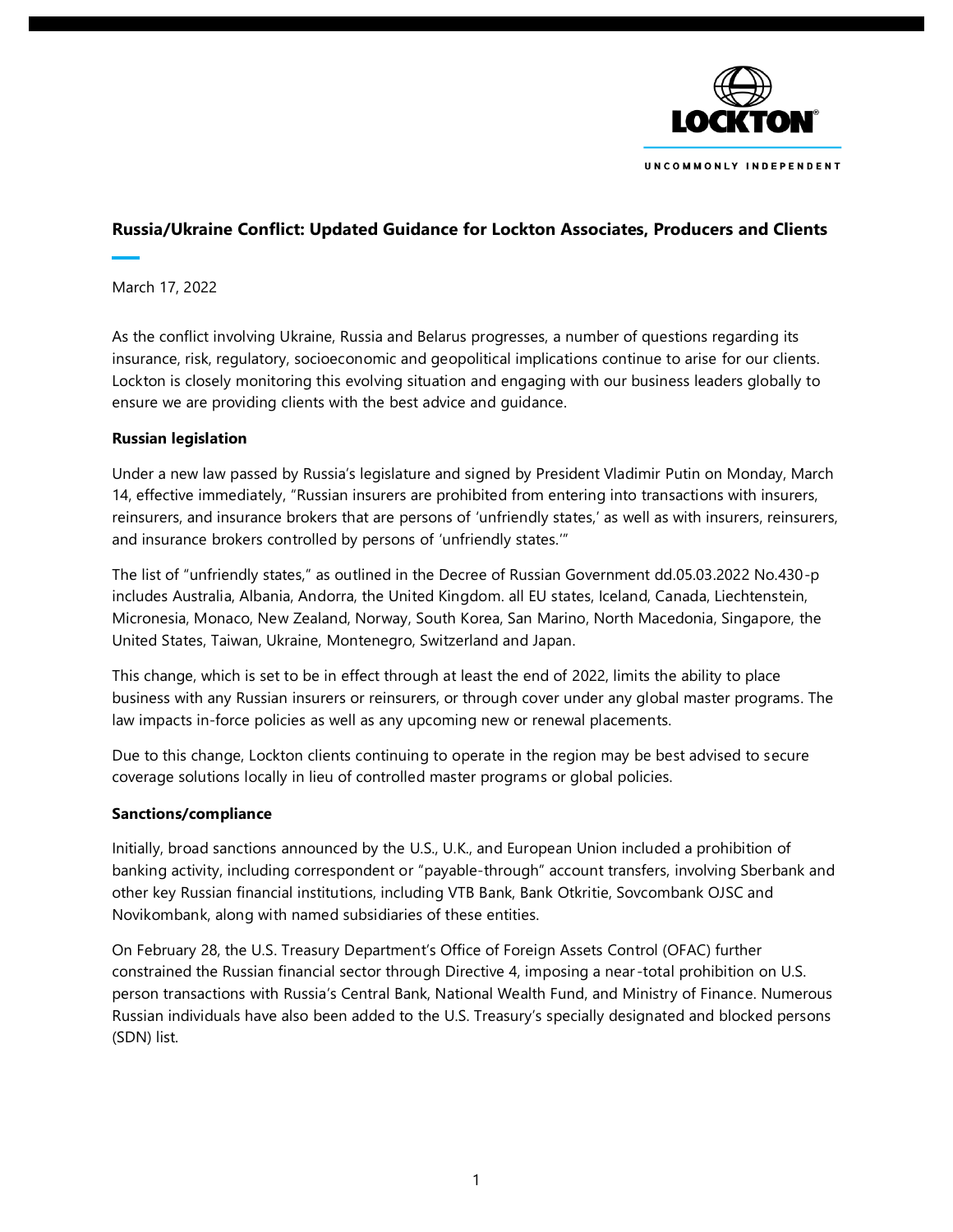These actions — including the removal of Russia from SWIFT and the freezing of assets held by entities/persons on the SDN list, with whom U.S. persons are prohibited from working — are intended to effectively cut Russia off from the global financial system.

Sanctions could complicate the payment of insurance premiums, fees and commissions in Russia, in Ukraine and, more broadly, across global financial institutions. Clients that have operations dependent upon sanctioned entities, individuals or financial institutions may see an impact to their financing or operations and should review their exposure to those individuals and organizations.

Perhaps most significant are far-reaching export controls. Heightened export administration regulations (EAR) administered by the U.S. Department of Commerce's Bureau of Industry and Security are intended to deny the ability of the Russian defense, aviation and maritime sectors to import advanced technologies. These broad controls apply to a range of items, including semiconductors, telecommunications, encryption security, lasers, sensors, and navigation, avionics and maritime technologies.

In addition, due to a significant expansion of the foreign direct product rule as applied to Russia, many more items manufactured outside the United States will be subject to the EAR when exported to Russia.

Limited license exceptions, only through stringent license requirements and licensing policies, may be available.

## **Operations**

Russia is one of the world's largest exporters of energy and the leading foreign supplier to Europe. In the first half of 2021, Russia accounted for nearly half of the E.U.'s natural gas imports and a quarter of its petroleum imports, according to the European Commission. Restrictions on Russia's ability to export energy to Europe and elsewhere could materially affect businesses.

An escalation of the current crisis could give rise to several political and economic risks for multinational businesses, including expropriation, nationalization, contract frustration, and currency inconvertibility and devaluation. Clients that produce goods in Ukraine, Russia, and Belarus may need to be prepared to shift production if they have not already done so.

#### **Currency devaluation**

Combined with the effects of recent inflation, exposures and policy limits may need to be reviewed for adequacy in light of the current conflict. If the value of local currency deteriorates significantly and unexpectedly, premium payment may become a challenge, and local limits may no longer be adequate to address risks if expressed in local currency.

The impact of foreign currency fluctuations will not be limited to Ukraine, Russia, and Belarus. Policy wordings should be reviewed for clarification on currency and premium payment warranties. Nonpayment of premium in a single country can, on occasion, affect an entire global program.

## **Lockton's affiliations in Russia**

Lockton does not do business with the Russian government or affiliated entities. Lockton does not and has never had a shared or owned interest in any broker intermediary in Russia.